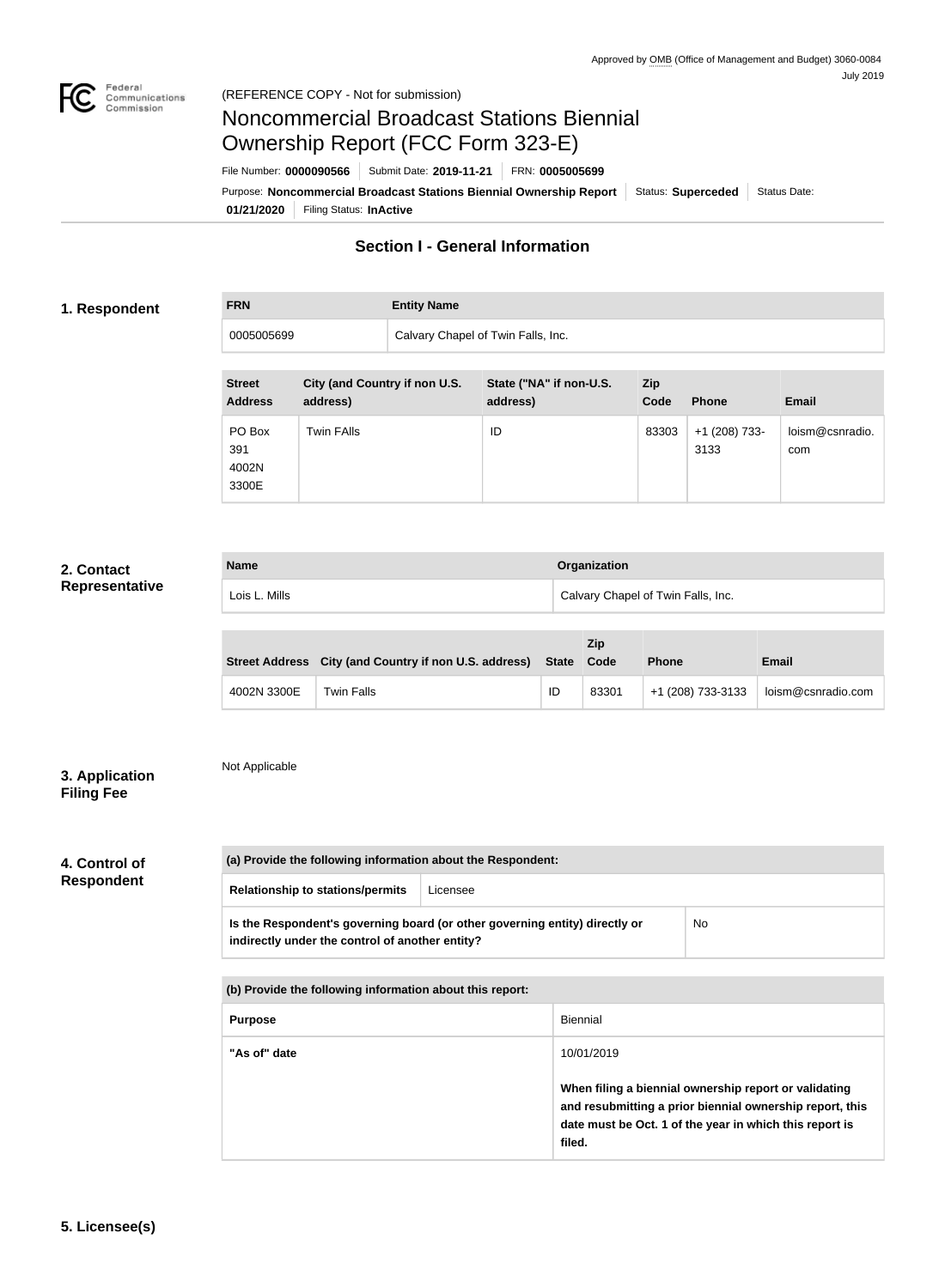**and Station(s)**

| Licensee/Permittee Name            | <b>FRN</b> |
|------------------------------------|------------|
| Calvary Chapel of Twin Falls, Inc. | 0005005699 |

| Fac. ID No. | <b>Call Sign</b> | <b>City</b>          | <b>State</b> | <b>Service</b> |
|-------------|------------------|----------------------|--------------|----------------|
| 2868        | <b>WIFF</b>      | <b>WINDSOR</b>       | <b>NY</b>    | <b>FM</b>      |
| 5391        | <b>WSFW</b>      | <b>SENECA FALLS</b>  | <b>NY</b>    | AM             |
| 8414        | <b>KAWZ</b>      | <b>TWIN FALLS</b>    | ID           | <b>FM</b>      |
| 8417        | <b>KAWS</b>      | <b>MARSING</b>       | ID           | <b>FM</b>      |
| 8432        | <b>KEFX</b>      | <b>TWIN FALLS</b>    | ID           | <b>FM</b>      |
| 16523       | WWUN-FM          | <b>FRIAR'S POINT</b> | MS           | <b>FM</b>      |
| 18887       | <b>WCBX</b>      | <b>BASSETT</b>       | VA           | AM             |
| 22672       | <b>WWYC</b>      | <b>TOLEDO</b>        | OH           | AM             |
| 37433       | <b>KGNR</b>      | <b>JOHN DAY</b>      | OR           | <b>FM</b>      |
| 64664       | <b>WTZE</b>      | <b>TAZEWELL</b>      | VA           | AM             |
| 64665       | <b>WKQY</b>      | <b>TAZEWELL</b>      | VA           | <b>FM</b>      |
| 72657       | <b>KMHI</b>      | <b>MOUNTAIN HOME</b> | ID           | AM             |
| 73191       | <b>WKTR</b>      | <b>EARLYSVILLE</b>   | VA           | AM             |
| 76989       | <b>KTBJ</b>      | <b>FESTUS</b>        | <b>MO</b>    | FM             |
| 81138       | KHJC             | LIHUE                | HI           | <b>FM</b>      |
| 84184       | <b>KLWD</b>      | <b>GILLETTE</b>      | <b>WY</b>    | <b>FM</b>      |
| 87267       | <b>KWYC</b>      | <b>CHEYENNE</b>      | <b>WY</b>    | <b>FM</b>      |
| 87930       | <b>KJCU</b>      | <b>FORT BRAGG</b>    | CA           | <b>FM</b>      |
| 90263       | <b>KJCH</b>      | COOS BAY             | <b>OR</b>    | <b>FM</b>      |
| 90500       | <b>KWRC</b>      | <b>HERMOSA</b>       | <b>SD</b>    | <b>FM</b>      |
| 90842       | <b>KWCF</b>      | <b>SHERIDAN</b>      | <b>WY</b>    | <b>FM</b>      |
| 91804       | <b>KVJC</b>      | <b>GLOBE</b>         | AZ           | <b>FM</b>      |
| 91952       | <b>KVIR</b>      | <b>BULLHEAD CITY</b> | AZ           | <b>FM</b>      |
| 92285       | <b>KKJA</b>      | <b>REDMOND</b>       | <b>OR</b>    | <b>FM</b>      |
| 92487       | <b>KTJC</b>      | <b>KELSO</b>         | <b>WA</b>    | <b>FM</b>      |
| 92491       | <b>KPIJ</b>      | <b>JUNCTION CITY</b> | <b>OR</b>    | <b>FM</b>      |
| 92987       | <b>KGSF</b>      | <b>HUNTSVILLE</b>    | <b>AR</b>    | <b>FM</b>      |
| 93587       | <b>KJFT</b>      | ARLEE                | MT           | <b>FM</b>      |
| 106475      | <b>KJCF</b>      | <b>ASOTIN</b>        | <b>WA</b>    | <b>FM</b>      |
| 121839      | <b>KDJC</b>      | <b>BAKER</b>         | <b>OR</b>    | <b>FM</b>      |
| 122010      | <b>WYJC</b>      | <b>GREENVILLE</b>    | FL.          | <b>FM</b>      |
| 122202      | <b>WSMA</b>      | <b>SCITUATE</b>      | MA           | <b>FM</b>      |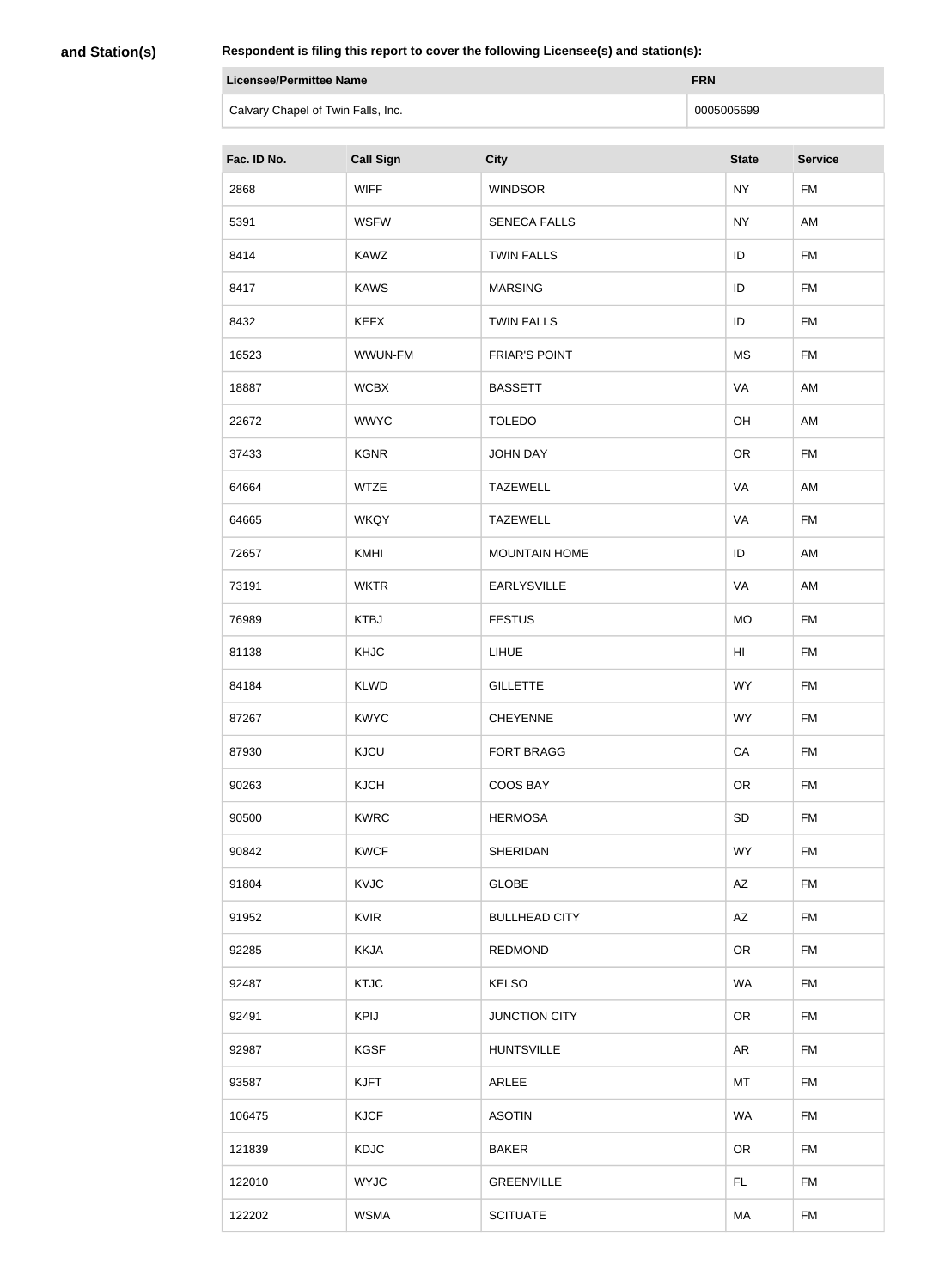| 122209 | <b>WUJC</b> | <b>ST. MARKS</b>        | FL.       | <b>FM</b> |
|--------|-------------|-------------------------|-----------|-----------|
| 122517 | <b>KJCC</b> | <b>CARNEGIE</b>         | OK        | <b>FM</b> |
| 122932 | <b>KNMA</b> | <b>TULAROSA</b>         | <b>NM</b> | <b>FM</b> |
| 122934 | <b>KEFS</b> | <b>NORTH POWDER</b>     | <b>OR</b> | <b>FM</b> |
| 172645 | <b>KGFJ</b> | <b>BELT</b>             | MT        | <b>FM</b> |
| 172973 | <b>WGWS</b> | ST. MARY'S CITY         | MD        | <b>FM</b> |
| 174458 | <b>KQDL</b> | <b>HINES</b>            | <b>OR</b> | <b>FM</b> |
| 174640 | <b>KBJF</b> | <b>SARATOGA SPRINGS</b> | UT        | <b>FM</b> |
| 174802 | <b>KOGJ</b> | <b>KENAI</b>            | AK        | <b>FM</b> |
| 176566 | <b>KNGW</b> | <b>JUNEAU</b>           | AK        | <b>FM</b> |
| 176981 | <b>KLWL</b> | <b>CHILLICOTHE</b>      | <b>MO</b> | <b>FM</b> |
| 191575 | <b>KIMW</b> | <b>HEFLIN</b>           | LA        | <b>FM</b> |
| 198794 | <b>KCNU</b> | <b>SILVER CITY</b>      | ID        | <b>FM</b> |

#### **Section II – Biennial Ownership Information**

**(a)** Ownership Interests. This Question requires Respondents to enter detailed information about ownership interests by generating a series of subforms. Answer each question on each subform. The first subform listing should be for the Respondent itself. If the Respondent is not a natural person, also list each of the officers, members of the governing board (or other governing entity), stockholders, and any other persons or entities with a direct attributable interest in the Respondent pursuant to the standards set forth in 47 C.F.R. Section 73.3555. (A "direct" interest is one that is not held through any intervening companies or entities.) List each interest holder with a direct attributable interest in the Respondent separately. Leave the percentage of total assets (Equity Debt Plus) field blank for an interest holder unless that interest holder has an attributable interest in the Respondent solely on the basis of the Commission's Equity Debt Plus attribution standard, 47 C.F.R. Section 73.3555, Note 2(i). In the case of vertical or indirect ownership structures, list only those interests in the Respondent that also represent an attributable interest in the Licensee(s) for which the report is being submitted. Entities that are part of an organizational structure that includes holding companies or other forms of indirect ownership must file separate ownership reports. In such a structure do not report, or file a separate report for, any interest holder that does not have an attributable interest in the Licensee(s) for which the report is being submitted. Please see the Instructions for further detail concerning interests that must be reported in response to this question. The Respondent must provide an FCC Registration Number for each interest holder reported in response to this question. Please see the Instructions for detailed information and guidance concerning this requirement. **Ownership Information FRN** 0005005699 **Entity Name** Calvary Chapel of Twin Falls, Inc. **Address PO Box** 391 **2. Ownership Interests** Licensee Respondents that hold authorizations for one or more full power television, AM, and/or FM stations should list all contracts and other instruments set forth in 47 C.F.R. Section 73.3613(a) through (c) for the facility or facilities listed on this report. If the agreement is a network affiliation agreement, check the appropriate box. Otherwise, select "Other." Non-Licensee Respondents should select "Not Applicable" in response to this question. Not Applicable. **1. 47 C.F.R. Section 73.3613 Documents**

**Street 1** 4002N 3300E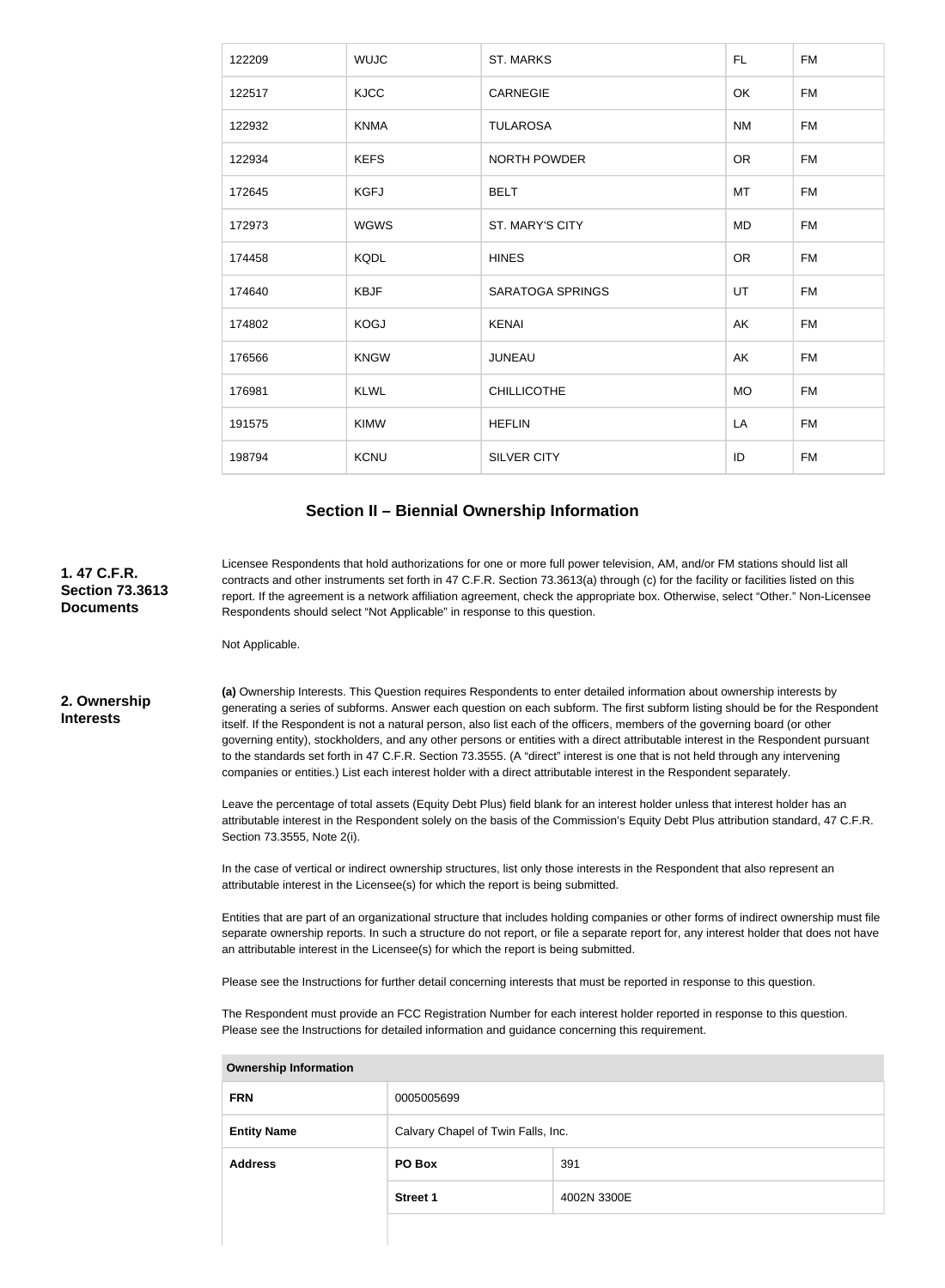|                                                       | <b>Street 2</b>                                                                            |                      |  |  |
|-------------------------------------------------------|--------------------------------------------------------------------------------------------|----------------------|--|--|
|                                                       | <b>City</b>                                                                                | <b>Twin FAlls</b>    |  |  |
|                                                       | State ("NA" if non-U.S.<br>address)                                                        | ID                   |  |  |
|                                                       | <b>Zip/Postal Code</b>                                                                     | 83303                |  |  |
|                                                       | Country (if non-U.S.<br>address)                                                           | <b>United States</b> |  |  |
| <b>Listing Type</b>                                   | Respondent                                                                                 |                      |  |  |
| <b>Positional Interests</b><br>(check all that apply) | Respondent                                                                                 |                      |  |  |
| <b>Tribal Nation or Tribal</b><br><b>Entity</b>       | Interest holder is not a Tribal nation or Tribal entity                                    |                      |  |  |
| <b>Interest Percentages</b>                           | Voting                                                                                     | 0.0%                 |  |  |
| (enter percentage values<br>from 0.0 to 100.0)        | <b>Equity</b>                                                                              | 0.0%                 |  |  |
|                                                       | <b>Total assets (Equity Debt</b><br>Plus)                                                  | 0.0%                 |  |  |
| that do not appear on this report?                    | Does interest holder have an attributable interest in one or more broadcast stations<br>No |                      |  |  |

# **Ownership Information**

| <b>FRN</b>                                                | 9990137041                          |                        |  |
|-----------------------------------------------------------|-------------------------------------|------------------------|--|
| <b>Name</b>                                               | <b>Ariel Kestler</b>                |                        |  |
| <b>Address</b>                                            | PO Box                              | 1183                   |  |
|                                                           | <b>Street 1</b>                     |                        |  |
|                                                           | <b>Street 2</b>                     |                        |  |
|                                                           | <b>City</b>                         | <b>TWIN FALLS</b>      |  |
|                                                           | State ("NA" if non-U.S.<br>address) | ID                     |  |
|                                                           | <b>Zip/Postal Code</b>              | 83301                  |  |
|                                                           | Country (if non-U.S.<br>address)    | <b>United States</b>   |  |
| <b>Listing Type</b>                                       | Other Interest Holder               |                        |  |
| <b>Positional Interests</b><br>(check all that apply)     | Officer                             |                        |  |
| <b>Principal Profession or</b><br><b>Occupation</b>       | <b>NONE</b>                         |                        |  |
| <b>By Whom Appointed or</b><br><b>Elected</b>             | Board of directors                  |                        |  |
| Citizenship, Gender,                                      | <b>Citizenship</b>                  | US                     |  |
| <b>Ethnicity, and Race</b><br><b>Information (Natural</b> | Gender                              | Female                 |  |
| <b>Persons Only)</b>                                      | <b>Ethnicity</b>                    | Not Hispanic or Latino |  |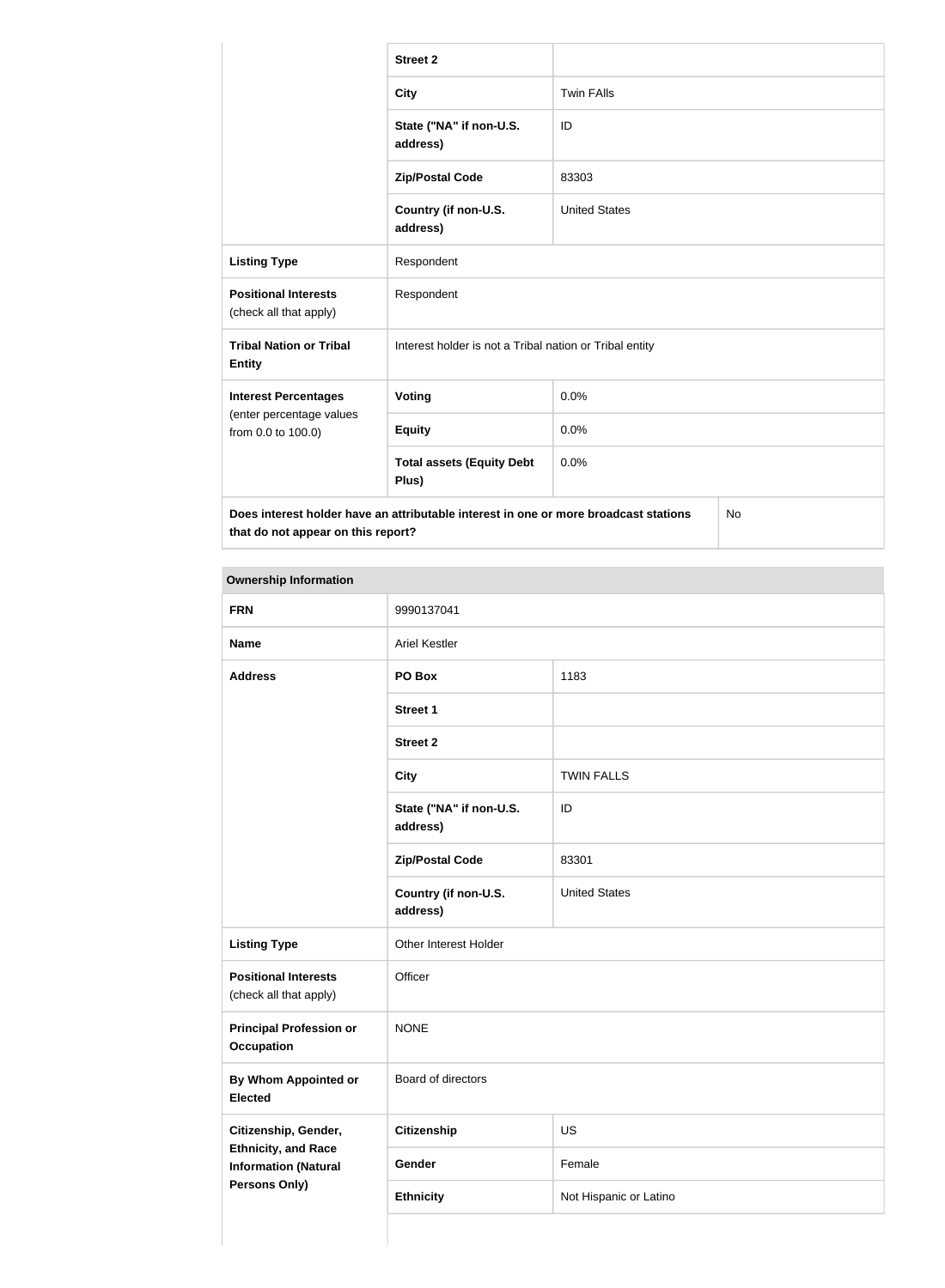|                                                                               | Race                                                                                                | White   |  |  |  |
|-------------------------------------------------------------------------------|-----------------------------------------------------------------------------------------------------|---------|--|--|--|
| <b>Interest Percentages</b><br>(enter percentage values<br>from 0.0 to 100.0) | <b>Voting</b>                                                                                       | 10.0%   |  |  |  |
|                                                                               | <b>Equity</b>                                                                                       | $0.0\%$ |  |  |  |
|                                                                               | <b>Total assets (Equity Debt</b><br>Plus)                                                           | 0.0%    |  |  |  |
|                                                                               | Deeg interest helder have an ettributeble interest in one ar mere breadeast stations<br>$N_{\rm A}$ |         |  |  |  |

**Does interest holder have an attributable interest in one or more broadcast stations that do not appear on this report?**

No

| <b>Ownership Information</b>                              |                                                                                      |                                                                |  |  |
|-----------------------------------------------------------|--------------------------------------------------------------------------------------|----------------------------------------------------------------|--|--|
| <b>FRN</b>                                                | 9990137042                                                                           |                                                                |  |  |
| <b>Name</b>                                               | <b>Michael Kestler</b>                                                               |                                                                |  |  |
| <b>Address</b>                                            | PO Box                                                                               | 1183                                                           |  |  |
|                                                           | <b>Street 1</b>                                                                      |                                                                |  |  |
|                                                           | <b>Street 2</b>                                                                      |                                                                |  |  |
|                                                           | <b>City</b>                                                                          | <b>TWIN FALLS</b>                                              |  |  |
|                                                           | State ("NA" if non-U.S.<br>address)                                                  | ID                                                             |  |  |
|                                                           | <b>Zip/Postal Code</b>                                                               | 83301                                                          |  |  |
|                                                           | Country (if non-U.S.<br>address)                                                     | <b>United States</b>                                           |  |  |
| <b>Listing Type</b>                                       | <b>Other Interest Holder</b>                                                         |                                                                |  |  |
| <b>Positional Interests</b><br>(check all that apply)     |                                                                                      | Officer, Member of Governing Board (or other governing entity) |  |  |
| <b>Principal Profession or</b><br><b>Occupation</b>       | Pastor                                                                               |                                                                |  |  |
| By Whom Appointed or<br><b>Elected</b>                    | Board of directors                                                                   |                                                                |  |  |
| Citizenship, Gender,                                      | <b>Citizenship</b>                                                                   | <b>US</b>                                                      |  |  |
| <b>Ethnicity, and Race</b><br><b>Information (Natural</b> | Gender                                                                               | Male                                                           |  |  |
| Persons Only)                                             | <b>Ethnicity</b>                                                                     | Not Hispanic or Latino                                         |  |  |
|                                                           | Race                                                                                 | White                                                          |  |  |
| <b>Interest Percentages</b>                               | Voting                                                                               | 90.0%                                                          |  |  |
| (enter percentage values<br>from 0.0 to 100.0)            | <b>Equity</b>                                                                        | 00.0%                                                          |  |  |
|                                                           | <b>Total assets (Equity Debt</b><br>Plus)                                            | 00.0%                                                          |  |  |
|                                                           | Does interest holder have an attributable interest in one or more broadcast stations | Yes                                                            |  |  |

| (b) Respondent certifies that any interests, including equity, financial, or voting | Yes |
|-------------------------------------------------------------------------------------|-----|
| interests, not reported in this filing are non-attributable.                        |     |
| If "No," submit as an exhibit an explanation.                                       |     |